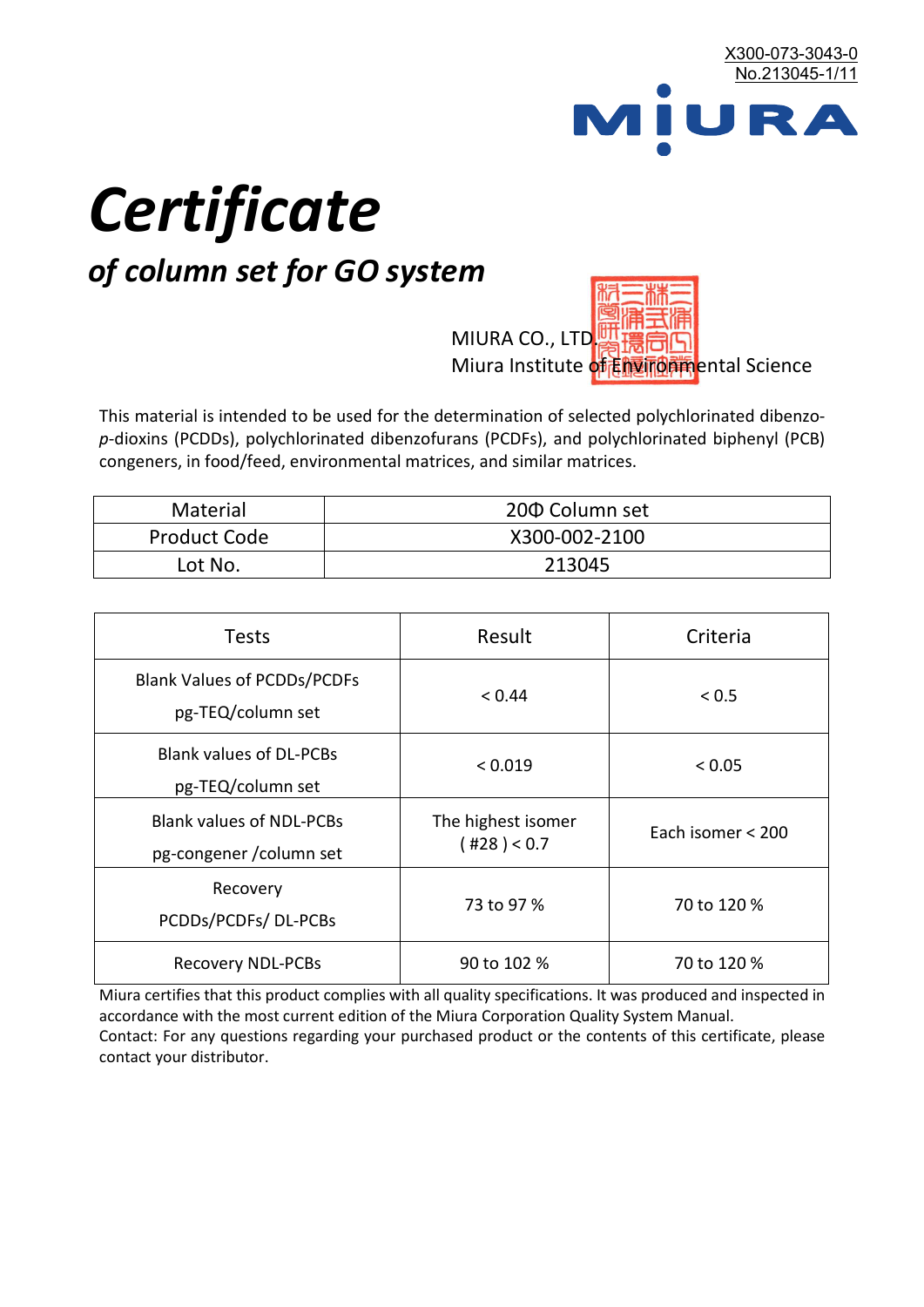### **DESCRIPTIONS**

**Lot Number:** The number mentioned on the labels on the column bag is the lot production number.

**Blank Level Values:** Blank level values, expressed as mass fractions (pg-TEQ per a column set), for selected PCB congeners, PCDD, and PCDF congeners are provided in Table 2. Blank level values are a reference value for which MIURA has the highest confidence in its accuracy, in that all known or suspected sources of bias have been investigated or taken into account (JIS K0311 or JIS K0312).

**Recovery Values (Sample):** Recovery values, expressed as percentages, are provided in Table 3 for selected mass labeled-PCB congeners, and selected mass labeled PCDD and PCDF congeners, based on selected mass labeled recovery standards added before GC-MS measurement. Recovery values meet EU regulations; however, the values meet the MIURA criteria for this certification, which are stricter than what is required by EU regulations.

#### **NOTICE AND WARNING TO USERS**

THE GO SYSTEM COLUMN SET IS INTENDED FOR DIOXIN ANALYTICAL USE ONLY, INCLUDING HAZARDOUS MATERIALS. BEFORE USE, READ THE SDS CAREFULLY; HANDLE PRODUCT AS A HAZARDOUS MATERIAL CAPABLE OF SKIN CORROSION AND/OR EYE DAMAGE.

#### **INSTRUCTIONS FOR STABILITY, STORAGE, AND USE**

**Stability and Storage:** The column set should be stored at room temperatures below 25 °C until use. It should not be frozen or exposed to sunlight or ultraviolet radiation. After removing from the bags, the contents should be used immediately, especially, because the concentration column (lower) "Alumina" can be deactivated under high-humidity. Storing of the removed column set is not recommended.

**Use:** If storing in a cold room or refrigerator, bring them to room temperature (let stand for approximately 30 min), remove water condensed on the surface of the bags. Carefully remove the bags to avoid damage of the column. Use the same lot number with one column set. For more information of column set refer to the operation manual.

#### **ANALYTICAL METHODS USED AT MIURA**

For preparation of blank test, several column sets chosen at random per lot production were allowed to reach ambient temperature; two types of the purification columns (upper: silver nitrate silica gel, and lower: sulfuric acid silica gel) were assembled, and 10 mL of n-hexane was added to wet the top of the column with the designated column cap and disposable syringe. Then, a known amount of internal standard solution (containing selected labeled PCB, PCDDs, and PCDFs congeners; as shown in Table 1) dissolved in 6 mL of n-hexane was added to the top of the column with disposable syringe, and the syringe was washed with 2 x 2 mL of n-hexane; the n-hexane was injected into the column again. Then, the purification columns assembled with the concentration columns (upper) and (lower) were set to the each system unit immediately. After two fractions (dioxin and PCB fractions) were obtained from each system unit, a known amount of the recovery standard solution was added to each concentration vessel. Finally, both fractions were concentrated using an evaporation system under nitrogen to 0.01 mL.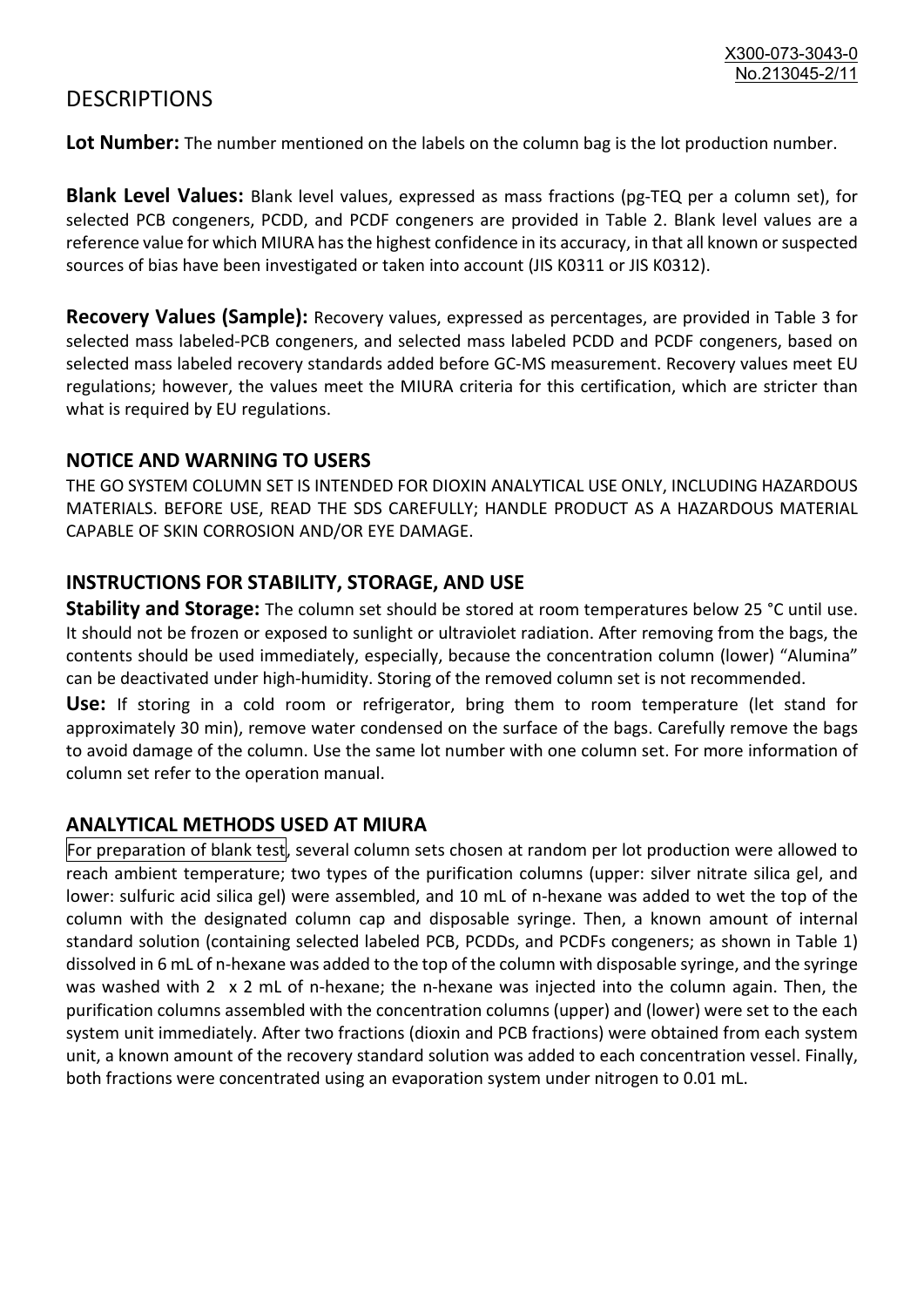X300-073-3043-0 No.213045-3/

| Compounds                   | Standard                      | Maker Code     | Maker                           | <b>Diluted</b><br>Concentration |
|-----------------------------|-------------------------------|----------------|---------------------------------|---------------------------------|
| PCDDs and PCDFs,<br>DL-PCBs | Internal Standard             | DF-SS-A        |                                 |                                 |
|                             | <b>Internal Standard</b>      | DFP-LCS-B      |                                 |                                 |
|                             | Recovery (Surrogate) Standard | DF-IS-J        | Wellington<br>Laboratories Inc. | $10$ ng/mL<br>in decane         |
| <b>NDL-PCBs</b>             | Internal Standard             | <b>MBP-28</b>  |                                 |                                 |
|                             |                               | <b>MBP-52</b>  |                                 |                                 |
|                             |                               | MBP-101        |                                 |                                 |
|                             |                               | <b>MBP-138</b> |                                 |                                 |
|                             |                               | MBP-153        |                                 |                                 |
|                             | Recovery (Surrogate) Standard | <b>MBP-19</b>  |                                 |                                 |
|                             |                               | <b>MBP-70</b>  |                                 |                                 |
|                             |                               | MBP-111        |                                 |                                 |
|                             |                               | MBP-162        |                                 |                                 |
|                             |                               | <b>MBP-178</b> |                                 |                                 |

Table 1. Standard solutions used for recovery tests.

The concentrated dioxin fraction was analyzed using gas chromatography / high resolution mass spectrometry (GC/HRMS) operated in electron impact (EI) mode. A 0.25 mm ID × 60 m fused silica capillary (BPX-DXN, TRAJAN) was used. The concentrated PCB fraction was analyzed using GC/HRMS operated in EI mode. A 0.25 mm ID × 60 m fused silica capillary (HT8-PCB, TRAJAN) was used. All injections were 2 μL using a splitless inlet. The results, blank level values, are provided in Table 2. The chromatograms of each compounds are shown at page 6 and after. Furthermore, the dioxin and PCB fractions were analyzed using gas chromatography / low resolution mass spectrometry operated in total ion scan (m/z 50 to 500) mode, to confirm if interferences may affect determination of target compounds by GC/HRMS are included in the fractions, the chromatograms are not shown here.

For the recovery test (sample), The sunflower seed oil from Helianthus annuus (S5007-1L, Sigma Aldrich) was dissolved in 2 mL of n-hexane. A known amount of the internal standard solution was added to the flask, mixed, and allowed to equilibrate. First, several column sets chosen at random per lot production were allowed to reach ambient temperature; the purification columns (upper) and (lower) were assembled. 10 mL of n-hexane was added to wet the top of the column with the designated column cap and disposable syringe. Then, the sample with the internal standard was injected into the top of the column with the disposable syringe, and the syringe was washed with 2 x 2 mL of n-hexane; the n-hexane was injected into the column again. The purification column was assembled with the concentration column (upper) and (lower), and set to the each system unit immediately. After obtaining two fractions from the system unit, the dioxin and PCB fractions were concentrated using an evaporation system under nitrogen to approximately 0.01 mL. After the addition of a known amount of recovery standard solution, the both fractions were concentrated to 0.02 mL; then dioxin and PCB in each fractions were analyzed using GC/HRMS as mentioned above test. The inspection results is displayed in Table 3.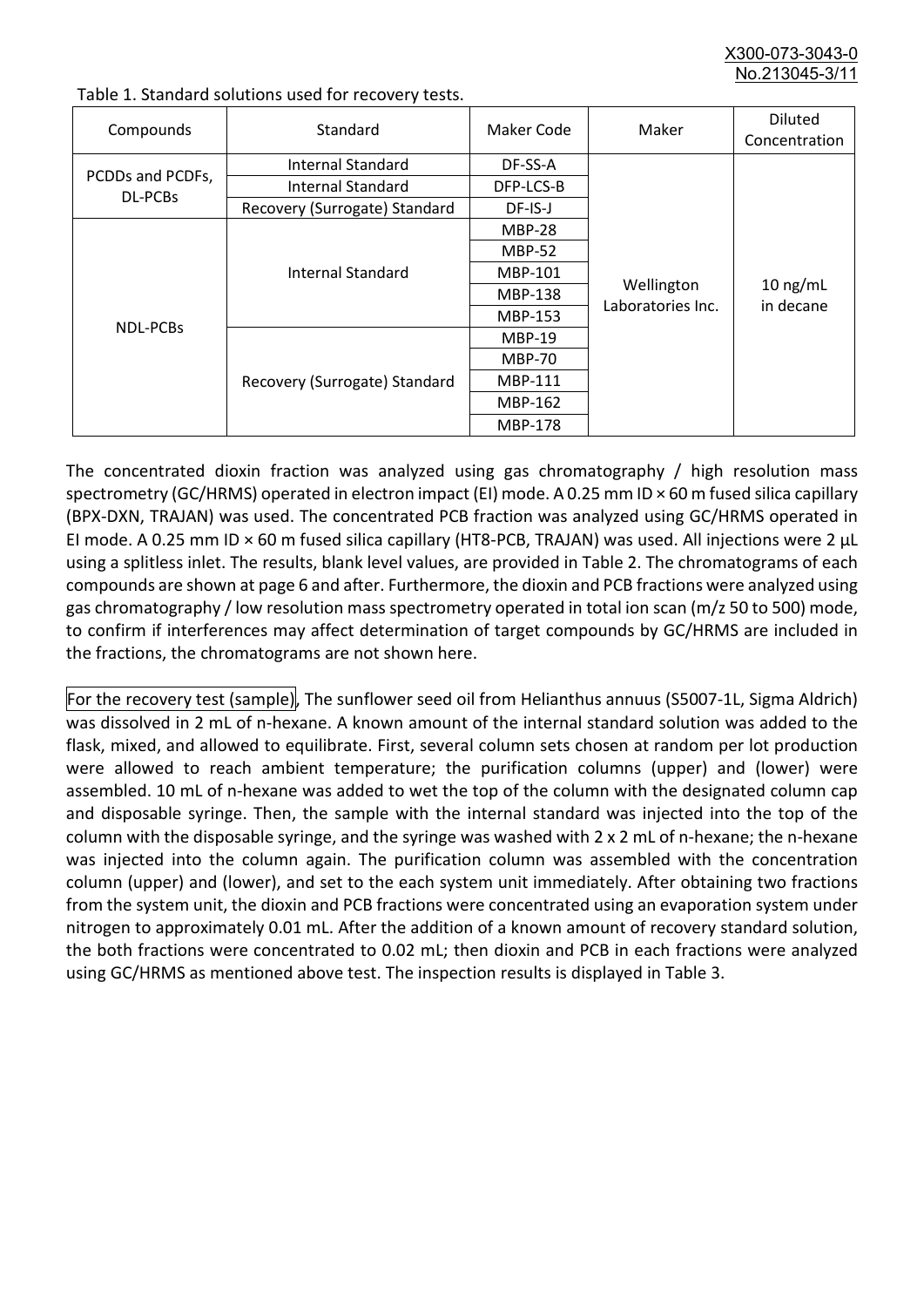X300-073-3043-0 No.213045-4/11

|  | Table 2 Blank levels of dioxins (PCDDs/PCDFs and DL-PCBs) and NDL-PCBs per column set. |
|--|----------------------------------------------------------------------------------------|
|--|----------------------------------------------------------------------------------------|

| abic 2 Diarik icveis of dioxins (I CDD3/TCDTs and DET CD3/ and NDET CD3 pcr column sett.<br>Congener | Concentration | <b>LOQ</b> | <b>LOD</b> | $S/N=3$   | TEQ*      |
|------------------------------------------------------------------------------------------------------|---------------|------------|------------|-----------|-----------|
|                                                                                                      | pg/column     | pg/column  | pg/column  | pg/column | pg/column |
| 2,3,7,8-TeCDD                                                                                        | <b>ND</b>     | 0.29       | 0.09       | 0.04      | 0.09      |
| 1,2,3,7,8-PeCDD                                                                                      | <b>ND</b>     | 0.30       | 0.09       | 0.05      | 0.09      |
| 1,2,3,4,7,8-HxCDD                                                                                    | <b>ND</b>     | 0.8        | 0.2        | 0.2       | 0.02      |
| 1,2,3,6,7,8-HxCDD                                                                                    | <b>ND</b>     | 0.7        | 0.2        | 0.2       | 0.02      |
| 1,2,3,7,8,9-HxCDD                                                                                    | <b>ND</b>     | 0.8        | 0.2        | 0.2       | 0.02      |
| 1,2,3,4,6,7,8-HpCDD                                                                                  | <b>ND</b>     | 1.3        | 0.4        | 0.2       | 0.004     |
| <b>OCDD</b>                                                                                          | <b>ND</b>     | 1.9        | 0.6        | 0.07      | 0.00018   |
| 2,3,7,8-TeCDF                                                                                        | <b>ND</b>     | 0.9        | 0.3        | 0.1       | 0.03      |
| 1,2,3,7,8-PeCDF                                                                                      | <b>ND</b>     | 0.8        | 0.2        | 0.2       | 0.006     |
| 2,3,4,7,8-PeCDF                                                                                      | <b>ND</b>     | 0.5        | 0.2        | 0.2       | 0.06      |
| 1,2,3,4,7,8-HxCDF                                                                                    | <b>ND</b>     | 0.6        | 0.2        | 0.07      | 0.02      |
| 1,2,3,6,7,8-HxCDF                                                                                    | <b>ND</b>     | 0.9        | 0.3        | 0.07      | 0.03      |
| 1,2,3,7,8,9-HxCDF                                                                                    | <b>ND</b>     | 0.6        | 0.2        | 0.08      | 0.02      |
| 2,3,4,6,7,8-HxCDF                                                                                    | <b>ND</b>     | 0.6        | 0.2        | 0.07      | 0.02      |
| 1,2,3,4,6,7,8-HpCDF                                                                                  | <b>ND</b>     | 1.0        | 0.3        | 0.04      | 0.003     |
| 1,2,3,4,7,8,9-HpCDF                                                                                  | <b>ND</b>     | 1.1        | 0.3        | 0.05      | 0.003     |
| <b>OCDF</b>                                                                                          | <b>ND</b>     | 2.0        | 0.6        | 0.2       | 0.00018   |
| #81 (3,4,4',5-TeCB)                                                                                  | <b>ND</b>     | 0.7        | 0.2        | 0.04      | 0.00006   |
| #77 (3,3',4,4'-TeCB)                                                                                 | <b>ND</b>     | 1.5        | 0.5        | 0.04      | 0.00005   |
| #126 (3,3',4,4',5-PeCB)                                                                              | <b>ND</b>     | 0.4        | 0.1        | 0.1       | 0.01      |
| #169 (3,3',4,4',5,5'-HxCB)                                                                           | <b>ND</b>     | 0.9        | 0.3        | 0.09      | 0.009     |
| #123 (2',3,4,4',5-PeCB)                                                                              | <b>ND</b>     | 0.4        | 0.1        | 0.03      | 0.000003  |
| #118 (2,3',4,4',5-PeCB)                                                                              | <b>ND</b>     | 0.7        | 0.2        | 0.03      | 0.000006  |
| #105 (2,3,3',4,4'-PeCB)                                                                              | <b>ND</b>     | 0.4        | 0.1        | 0.03      | 0.000003  |
| #114 (2,3,4,4',5-PeCB)                                                                               | <b>ND</b>     | 0.6        | 0.2        | 0.03      | 0.000006  |
| #167 (2,3',4,4',5,5'-HxCB)                                                                           | <b>ND</b>     | 0.4        | 0.1        | 0.03      | 0.000003  |
| #156 (2,3,3',4,4',5-HxCB)                                                                            | <b>ND</b>     | 0.5        | 0.1        | 0.03      | 0.000003  |
| #157 (2,3,3',4,4',5'-HxCB)                                                                           | <b>ND</b>     | 0.6        | 0.2        | 0.03      | 0.000006  |
| #189 (2,3,3',4,4',5,5'-HpCB)                                                                         | <b>ND</b>     | 0.4        | 0.1        | 0.02      | 0.000003  |
| #28 (2,4,4'-TrCB)                                                                                    | 0.7           | 0.4        | 0.1        | 0.03      |           |
| #52 (2,2',5,5'-TeCB)                                                                                 | 0.3           | 0.3        | 0.1        | 0.04      |           |
| #101 (2,2',4,5,5'-PeCB)                                                                              | <b>ND</b>     | 0.4        | 0.1        | 0.03      |           |
| #138 (2,2',3,4,4',5'-HxCB)                                                                           | <b>ND</b>     | 0.6        | 0.2        | 0.03      |           |
| #153 (2,2',4,4',5,5'-HxCB)                                                                           | <b>ND</b>     | 1.1        | 0.3        | 0.03      |           |
| #180 (2,2',3,4,4',5,5'-HpCB)                                                                         | <b>ND</b>     | 0.6        | 0.2        | 0.04      |           |

\* TEQ: Toxicity Equivalents (are applied WHO-TEF(2006))

- 1. The figures in the parentheses in the concentration of actual measurement denote the concentration of the LOD or more and less than the LOQ.
- 2. ND in the concentration of actual measurement denotes less than the LOD.
- 3. TEQ are calculated with an actual measurement which is the concentration of the LOQ or more, and an actual measurement which is the concentration of the LOD or more and less than the LOQ, respectively. For values less than the LOD, TEQ are calculated with the LOD.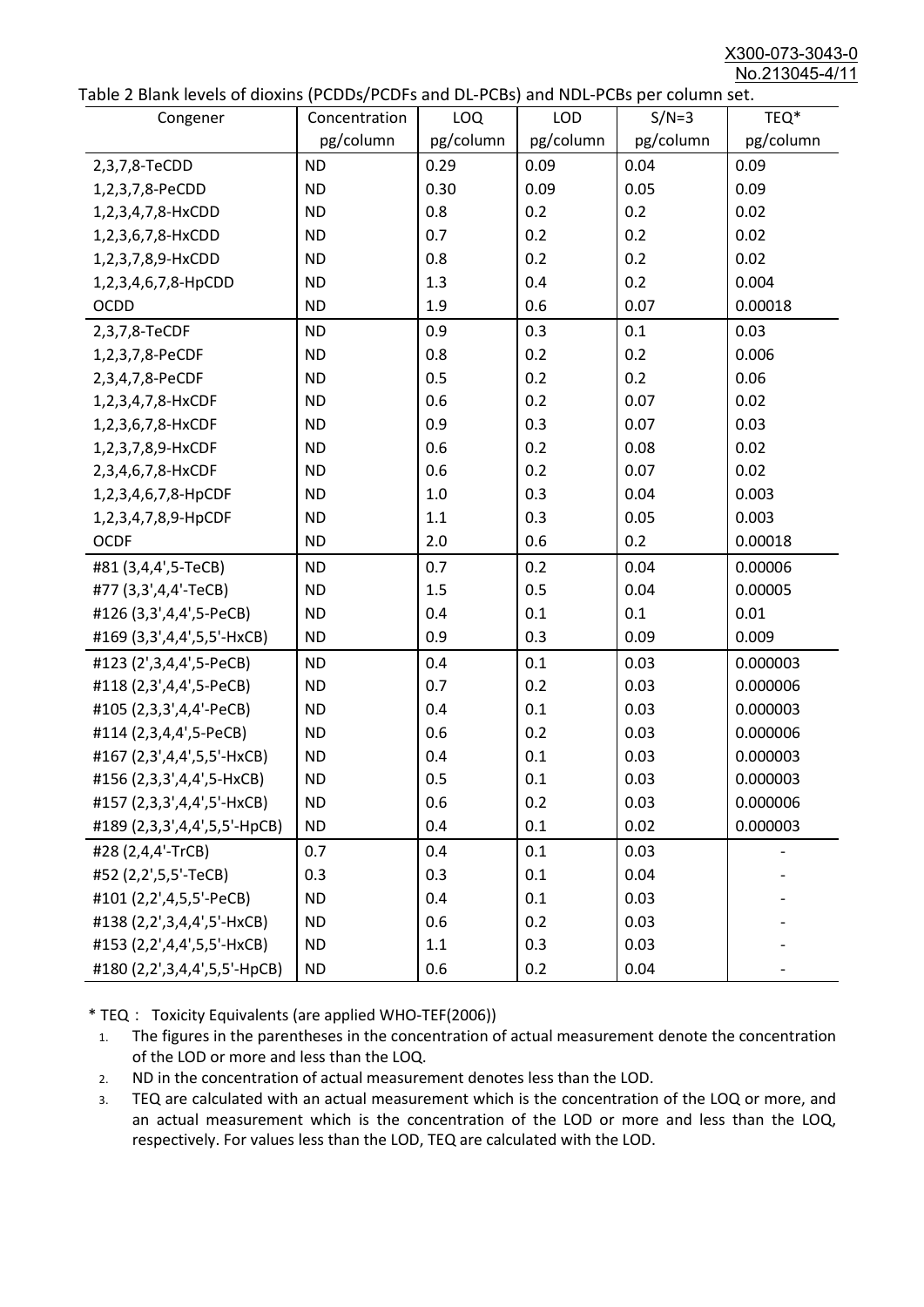| יכ אומג<br><b>INCLOVEDIES OF RESERVE INTERNATION</b><br>Congener | Sample |
|------------------------------------------------------------------|--------|
| 2,3,7,8-TeCDD                                                    | 73 %   |
| 1,2,3,7,8-PeCDD                                                  | 89 %   |
| 1,2,3,4,7,8-HxCDD                                                | 88%    |
| 1,2,3,6,7,8-HxCDD                                                | 95 %   |
| 1,2,3,7,8,9-HxCDD                                                | 86 %   |
| 1,2,3,4,6,7,8-HpCDD                                              | 93 %   |
| <b>OCDD</b>                                                      | 85%    |
| 2,3,7,8-TeCDF                                                    | 83%    |
| 1,2,3,7,8-PeCDF                                                  | 89%    |
| 2,3,4,7,8-PeCDF                                                  | 95 %   |
| 1,2,3,4,7,8-HxCDF                                                | 87%    |
| 1,2,3,6,7,8-HxCDF                                                | 91%    |
| 1,2,3,7,8,9-HxCDF                                                | 96 %   |
| 2,3,4,6,7,8-HxCDF                                                | 90%    |
| 1,2,3,4,6,7,8-HpCDF                                              | 91%    |
| 1,2,3,4,7,8,9-HpCDF                                              | 92%    |
| <b>OCDF</b>                                                      | 92%    |
| #81 (3,4,4',5-TeCB)                                              | 84 %   |
| #77 (3,3',4,4'-TeCB)                                             | 83%    |
| #126 (3,3',4,4',5-PeCB)                                          | 89%    |
| #169 (3,3',4,4',5,5'-HxCB)                                       | 90%    |
| #123 (2', 3, 4, 4', 5-PeCB)                                      | 90%    |
| #118 (2,3',4,4',5-PeCB)                                          | 87%    |
| #105 (2,3,3',4,4'-PeCB)                                          | 97%    |
| #114 (2,3,4,4',5-PeCB)                                           | 96 %   |
| #167 (2,3',4,4',5,5'-HxCB)                                       | 87%    |
| #156 (2,3,3',4,4',5-HxCB)                                        | 96 %   |
| #157 (2,3,3',4,4',5'-HxCB)                                       | 91 %   |
| #189 (2,3,3',4,4',5,5'-HpCB)                                     | 86 %   |
| #28 (2,4,4'-TrCB)                                                | 93 %   |
| #52 (2,2',5,5'-TeCB)                                             | 102 %  |
| #101 (2,2',4,5,5'-PeCB)                                          | 99%    |
| #138 (2,2',3,4,4',5'-HxCB)                                       | 98%    |
| #153 (2,2',4,4',5,5'-HxCB)                                       | 90%    |
| #180 (2,2',3,4,4',5,5'-HpCB)                                     | 96 %   |

Table 3. Recoveries of labeled internal standards.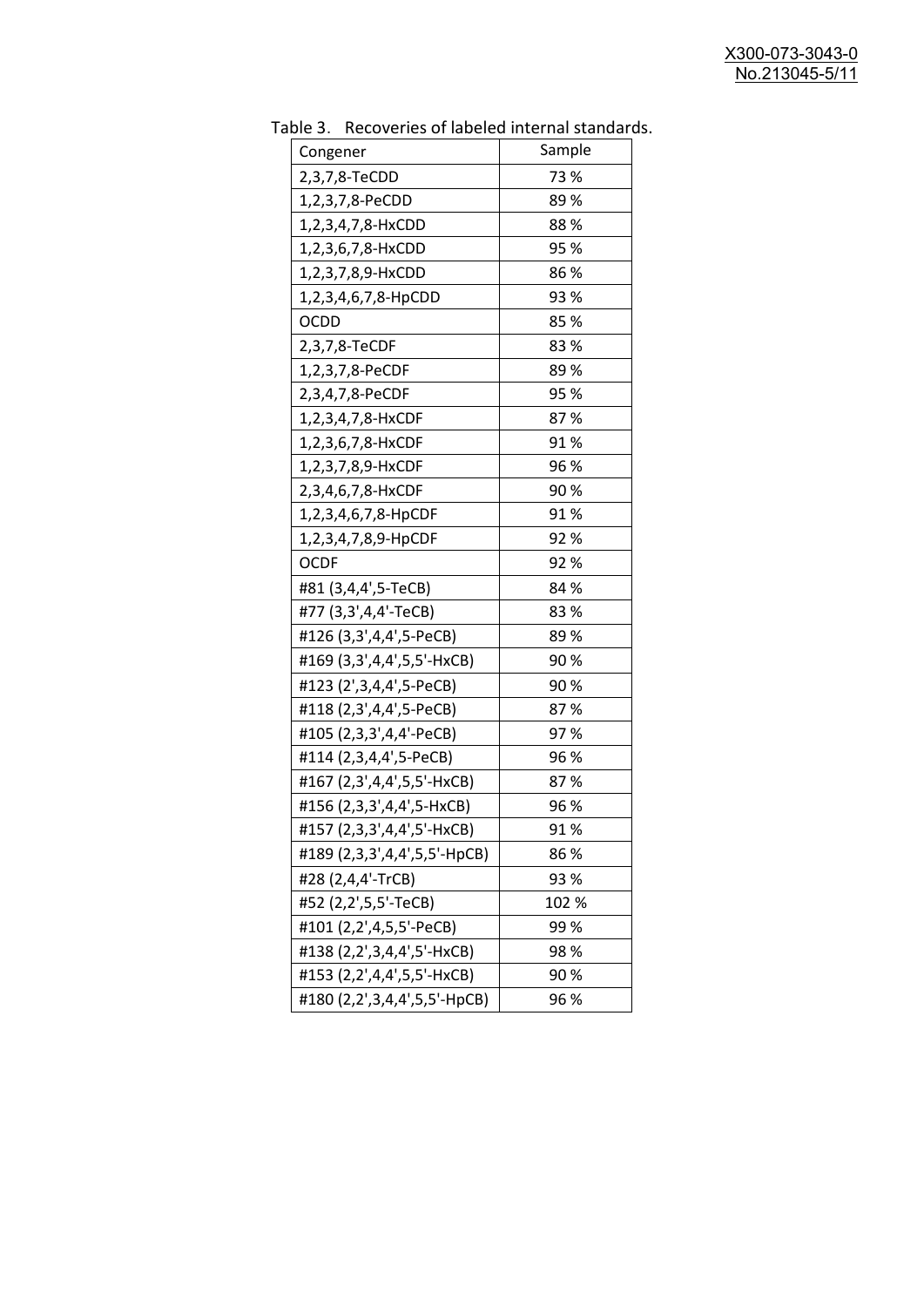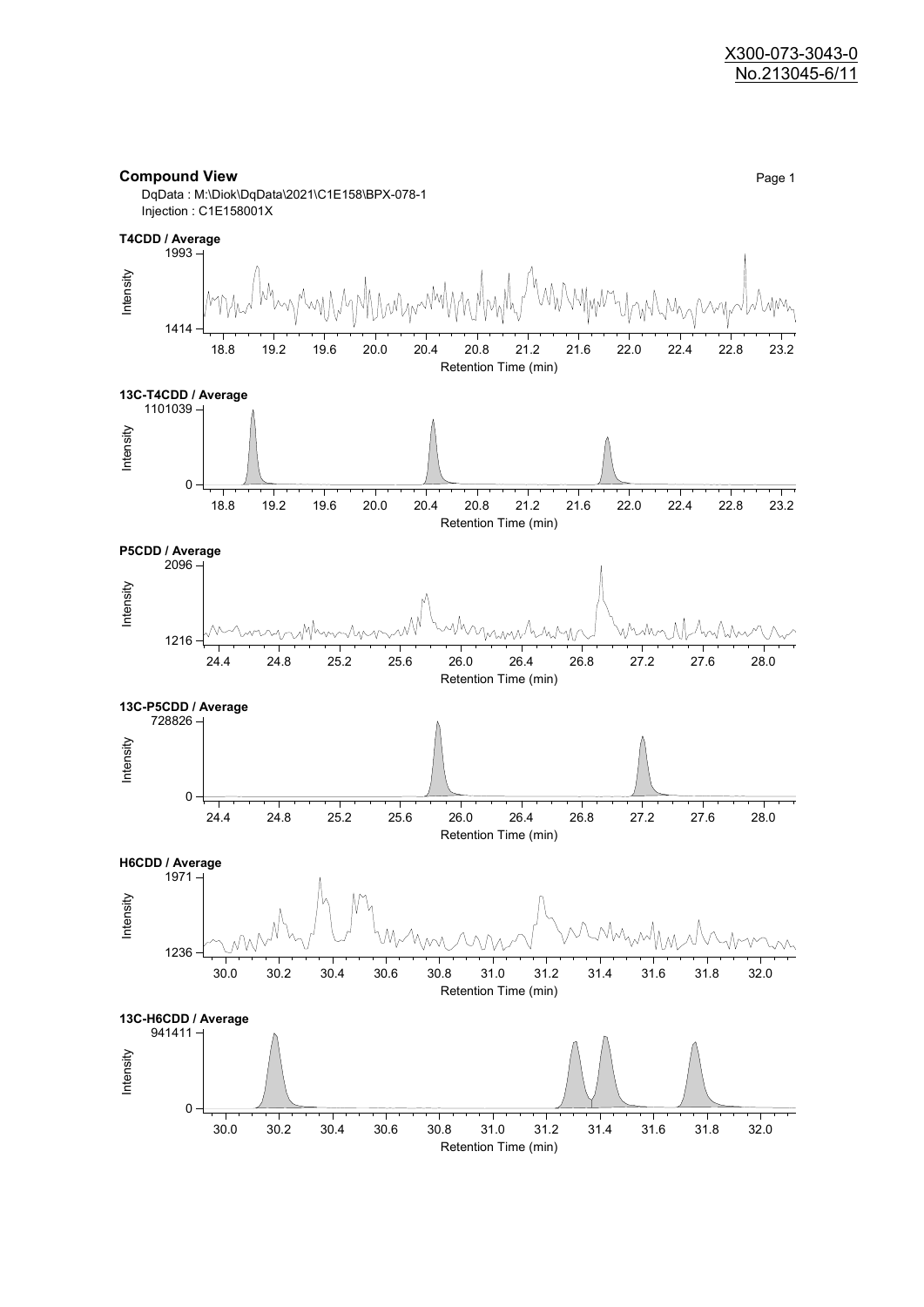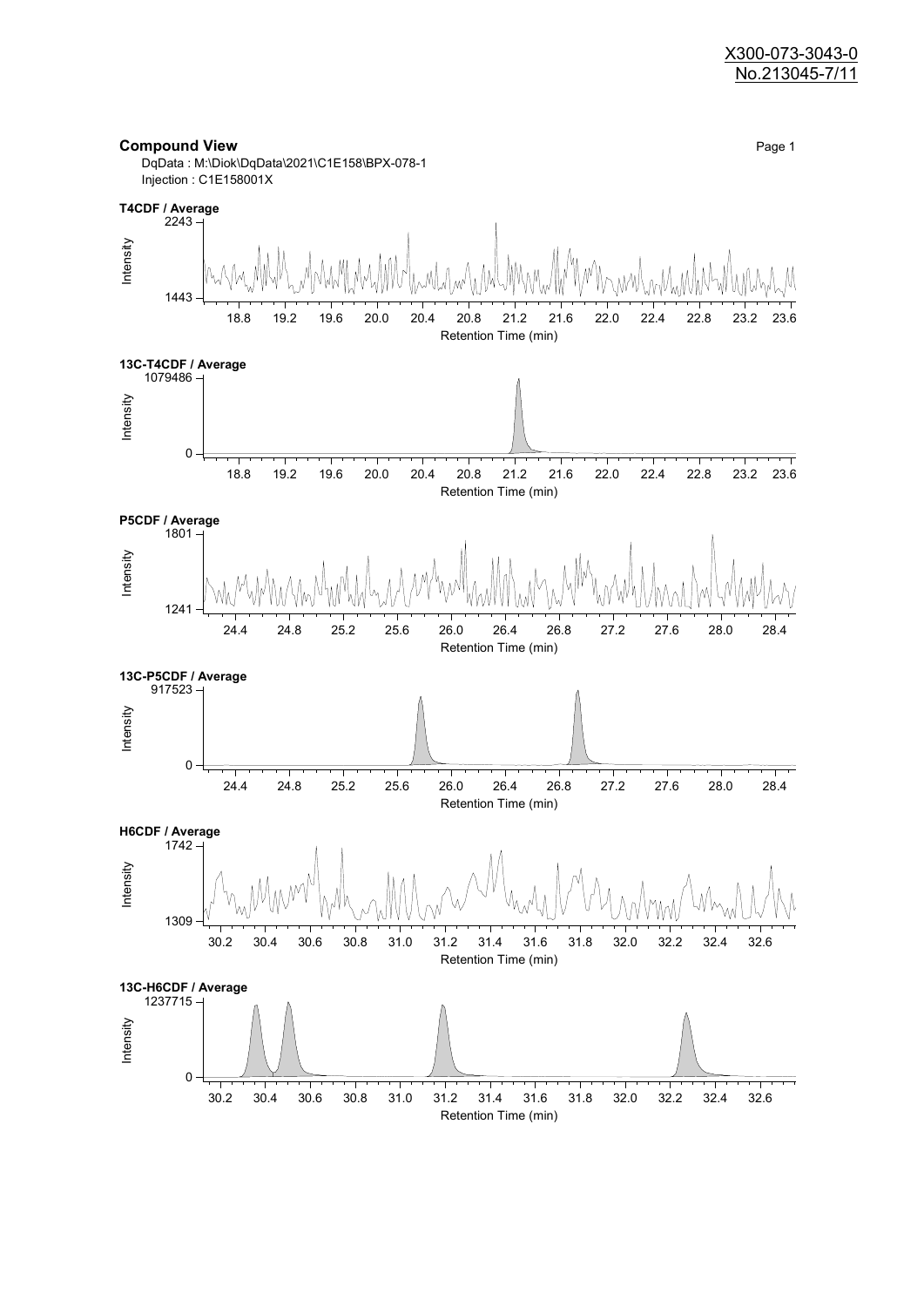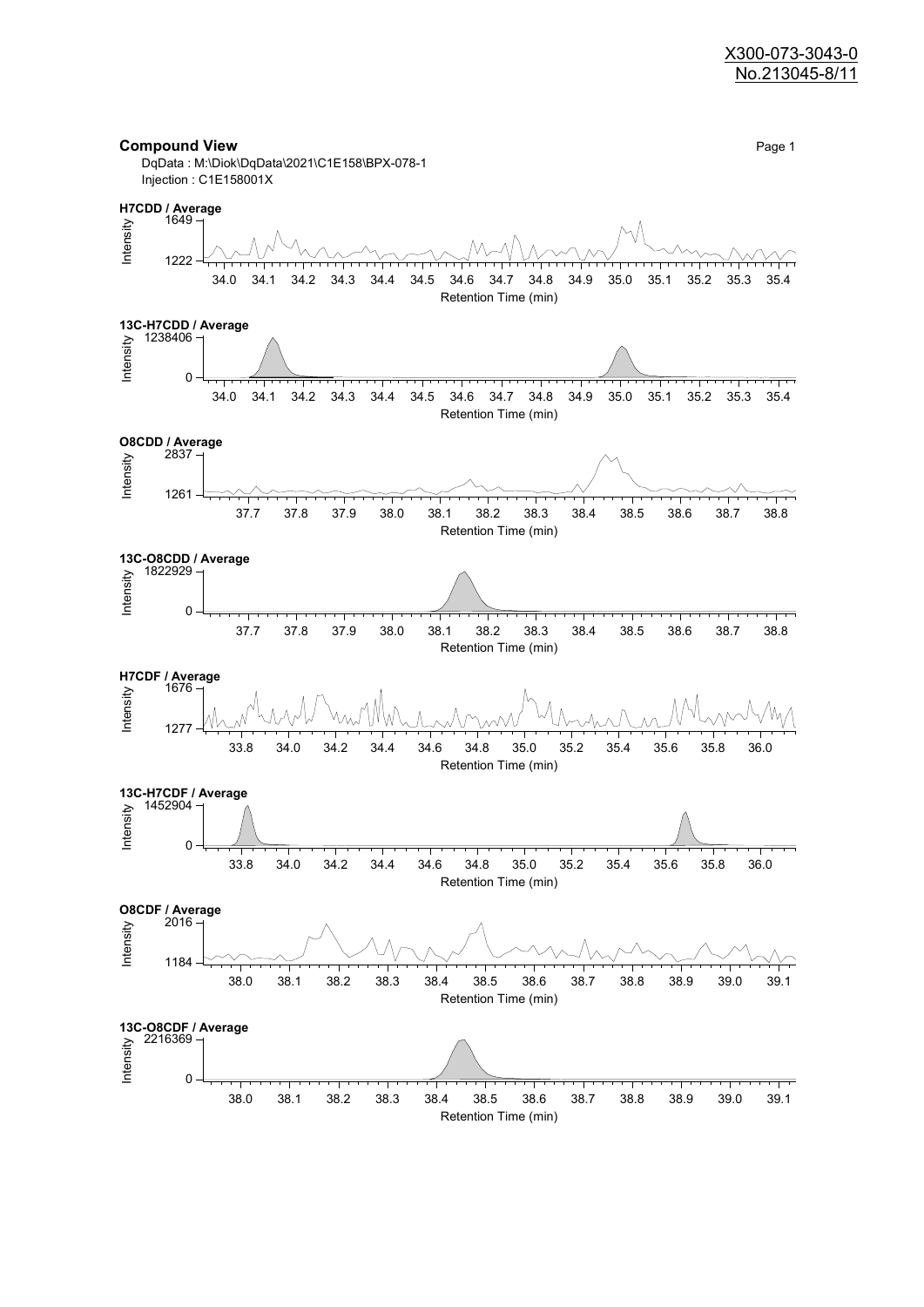

Retention Time (min)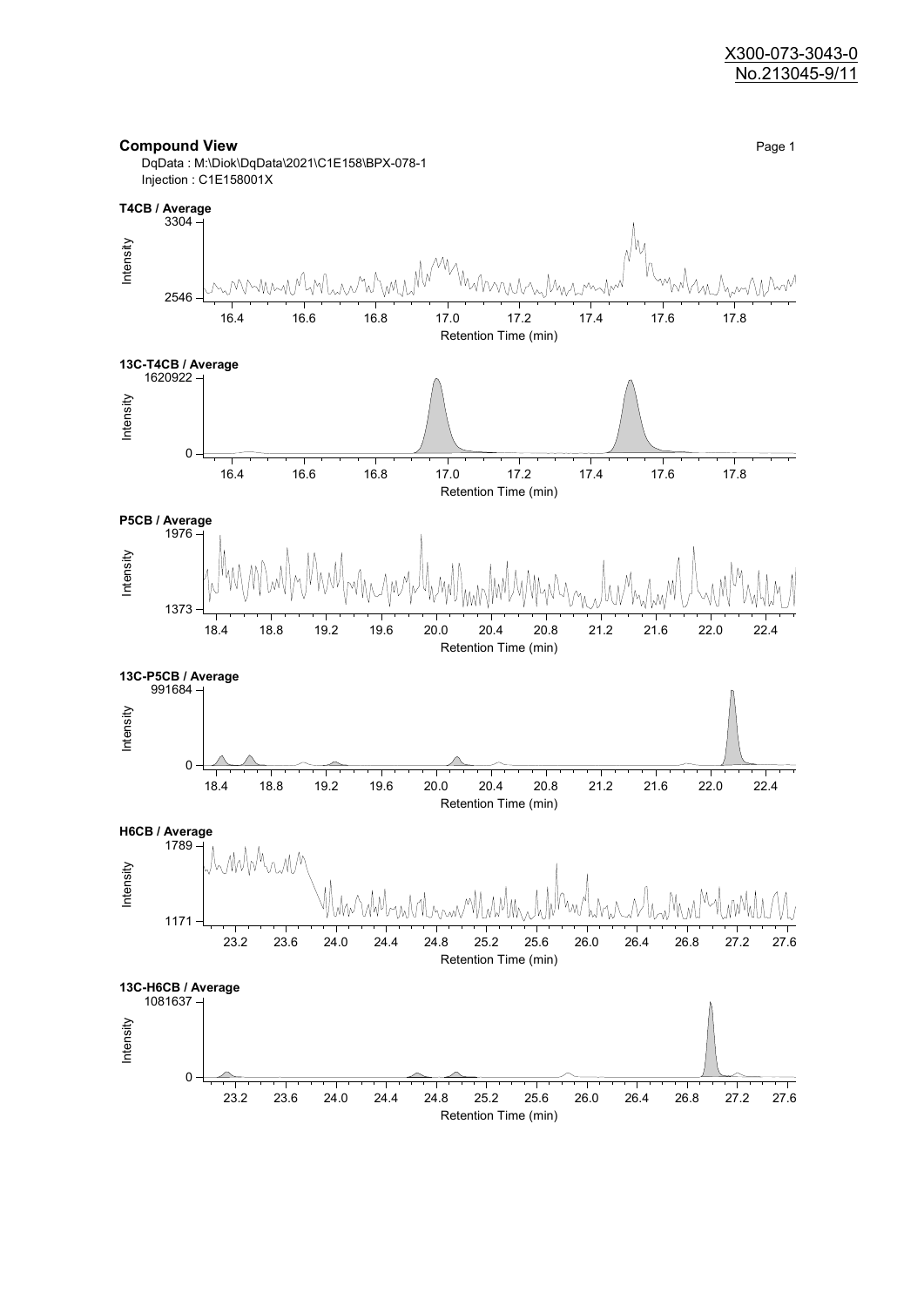